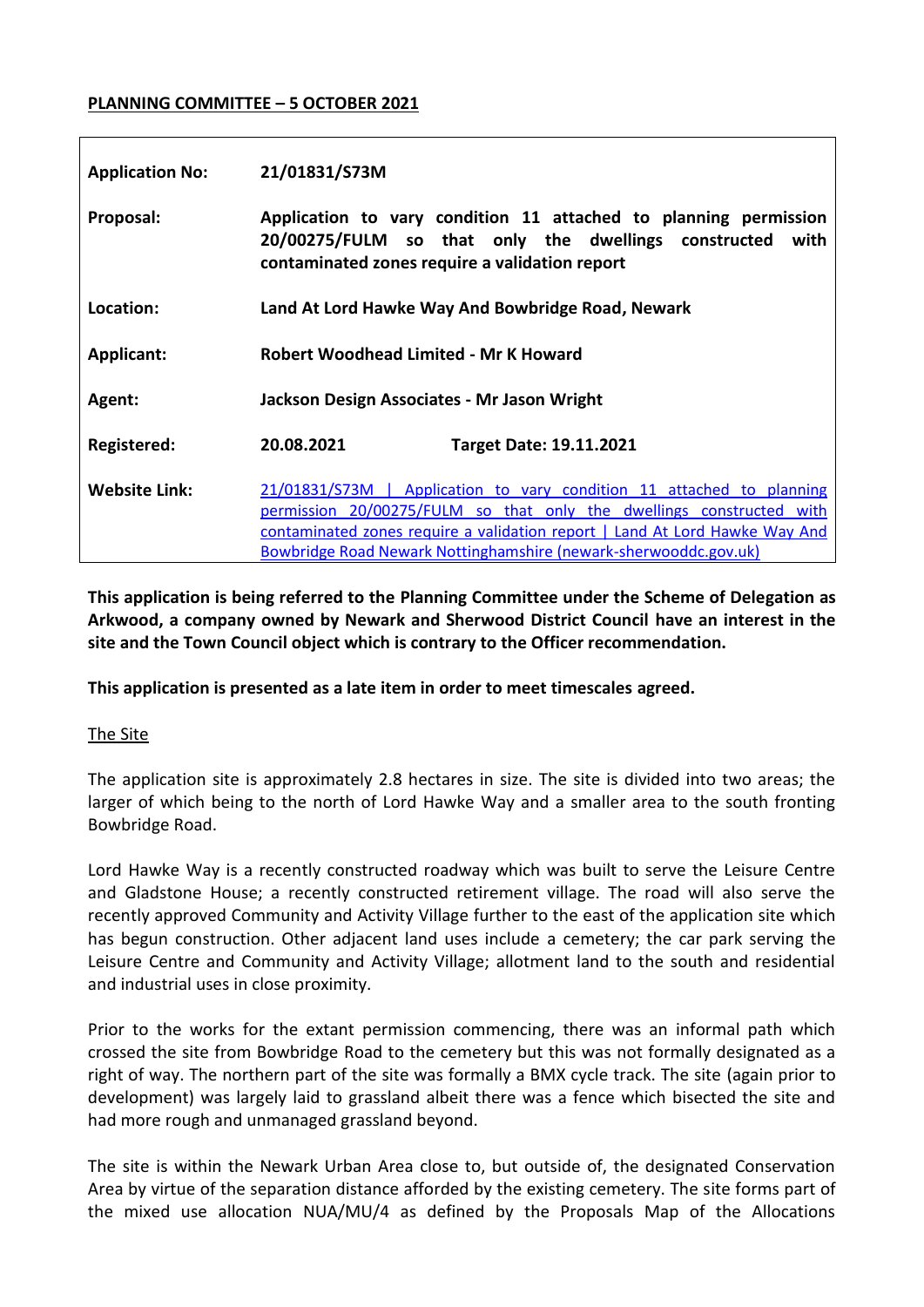document. The policy envisaged that the overall site would deliver around 115 dwellings as well as the new leisure centre. As is inferred above, development already delivered includes the Leisure Centre but also includes Gladstone House which was not explicitly referenced by the allocation. This provides 60 single and two bed units with associated private and communal facilities.

### Relevant Planning History

**20/00275/FULM -** Residential development for 87 dwellings and associated works (resubmission of 19/01790/FULM)

Application approved by Members at the  $28<sup>th</sup>$  April 2020 committee meeting (decision issued  $1<sup>st</sup>$ May 2020). Development has commenced on site.

**19/01790/FULM** - Residential development for 87 dwellings and associated works.

This application was presented to Members with an Officer recommendation of approval but this recommendation was overturned and the application was refused for the following reason:

*The proposal will result in on-street parking to the detriment of other users of the highway due to insufficient off-street parking spaces being provided. In addition, the layout of the development will require soakaways under the carriageway as shown on drawing DR-C-0001-P1 which is not an acceptable system of drainage. The proposal is therefore contrary to Policy DM5 of the Allocations & Development Management Development Plan 2013.*

### The Proposal

The application has been submitted as a Section 73 application to amend the wording of condition 11 which related to land contamination. For the avoidance of doubt the condition states:

*The development hereby permitted shall not begin until a scheme to deal with the contamination that has been previously identified in the Geodyne Supplementary Exploratory Investigation report dated 21st January 2020 has been submitted to and approved in writing by the Local Planning Authority.* 

*The scheme shall take account of Environmental Health's requirement for the top metre being free from contamination and shall propose appropriate methodology for validation of all remedial measures.* 

*Following acceptance of the proposed remediation scheme by the local planning authority, the developer shall implement the scheme and carry out validation as agreed. A validation report shall then be produced and submitted to the LPA for approval prior to the occupation of any dwelling hereby approved.*

*Reason: To ensure that the risk to residential occupiers is fully understood and where appropriate mitigated against.*

It is sought to amend the condition as follows (and the application submission includes the referred to plan):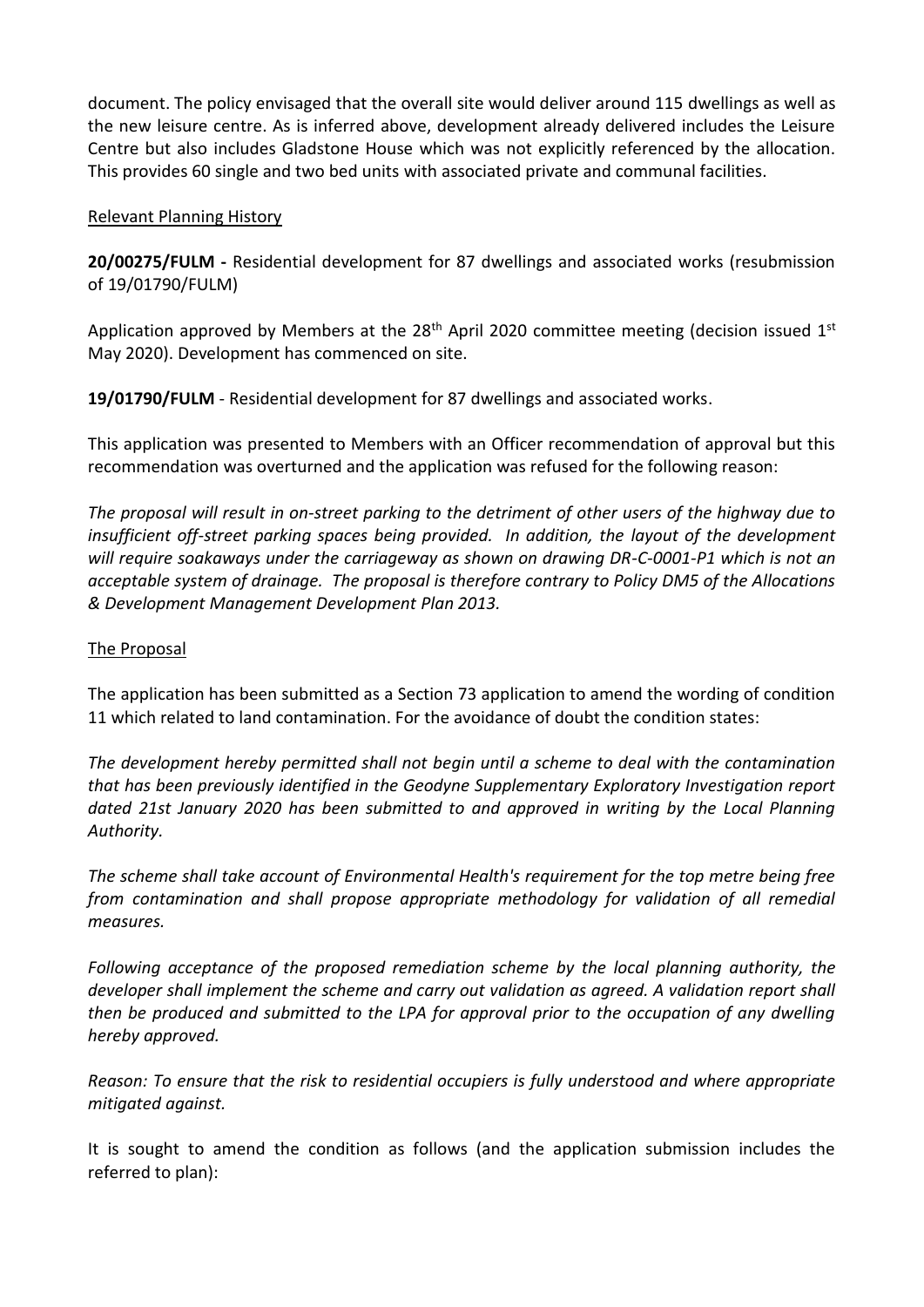*The development hereby permitted shall not begin until a scheme to deal with the contamination that has been previously identified in the Geodyne Supplementary Exploratory Investigation report dated 21st January 2020 has been submitted to and approved in writing by the Local Planning Authority (LPA).*

*The scheme shall take account of Environmental Health's requirement for the top metre being free from contamination and shall propose appropriate methodology for validation of all remedial measures relating to contaminated areas on site as identified on plan reference 'Proposed Site Layout: Phasing Plan – 20-2286- (90)002 Rev. C5' .* 

*Following acceptance of the proposed remediation scheme by the local planning authority, the developer shall implement the scheme and carry out validation in the remediated areas as identified on plan reference 'Proposed Site Layout: Phasing Plan – 20-2286-(90)002 Rev. C5' as agreed. Validation reports shall be submitted to the LPA for each area identified as contaminated on plan reference 'Proposed Site Layout: Phasing Plan – 20-2286-(90)002 Rev. C5' prior to the occupation of any dwelling hereby approved that is located within an affected area.* 

*If contamination is found elsewhere on site during the works these areas will also be subject to remediation and validation in accordance with the approved details prior to occupation of any dwelling herby approved that is located within the affected area.*

### Departure/Public Advertisement Procedure

Occupiers of 107 properties have been individually notified by letter. A site notice has also been displayed near to the site and an advert has been placed in the local press.

### **Planning Policy Framework**

### **The Development Plan**

# **Newark and Sherwood Amended Core Strategy DPD (adopted March 2019)**

- Spatial Policy 1 Settlement Hierarchy
- Spatial Policy 2 Spatial Distribution of Growth
- Spatial Policy  $6$  Infrastructure for Growth
- Spatial Policy 7 Sustainable Transport
- Core Policy 1 Affordable Housing Provision
- Core Policy  $3$  Housing Mix, Type and Density
- Core Policy 9 Sustainable Design
- Core Policy 10 Climate Change
- Core Policy 12 Biodiversity and Green Infrastructure
- Core Policy 13 Landscape Character
- Core Policy 14 Historic Environment
- NAP1 Newark Urban Area
- NUA/Ph/1: Newark Urban Area Phasing Policy

### **Allocations & Development Management DPD**

• Policy NUA/MU/4 – Newark Urban Area – Mixed Use Site 4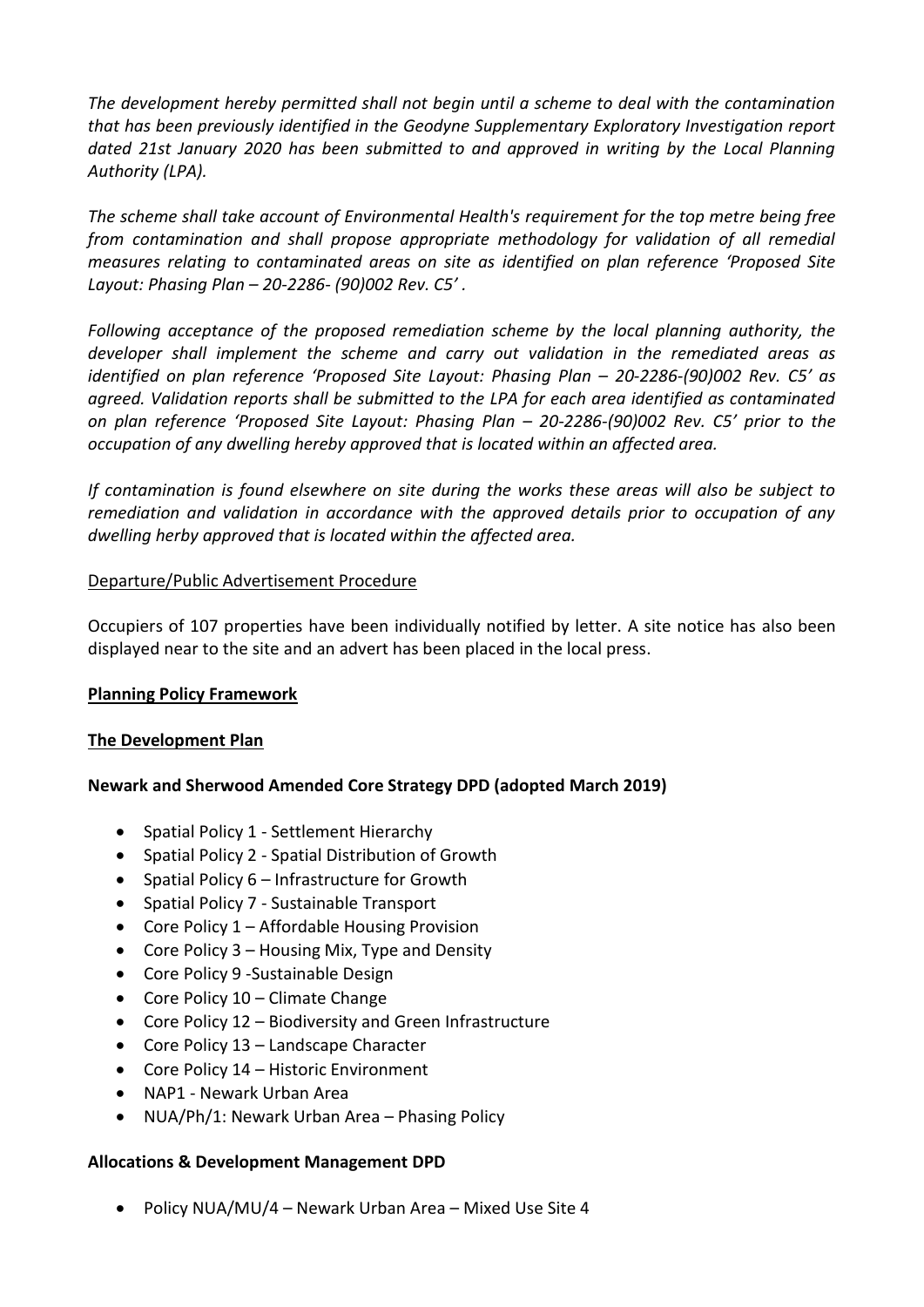- DM1 Development within Settlements Central to Delivering the Spatial Strategy
- DM2 Development on Allocated Sites
- DM3 Developer Contributions and Planning Obligations
- DM5 Design
- DM7 Biodiversity and Green Infrastructure
- DM9 Protecting and Enhancing the Historic Environment
- DM12 Presumption in Favour of Sustainable Development

### **Other Material Planning Considerations**

- National Planning Policy Framework 2021
- Planning Practice Guidance (online resource)
- National Design Guide Planning practice guidance for beautiful, enduring and successful places September 2019
- Residential Cycle and Car Parking Standards & Design Guide SPD June 2021

### Consultations

**Newark Town Council –** It was AGREED to Object to this application thus retaining the existing Planning Condition.

**NSDC Environmental Health (contaminated land) – Informal discussions confirming no objections.** 

### **No letters of representation have been received from interested parties.**

### Comments of the Business Manager

### Principle of Development

An application under Section 73 is in effect a fresh planning application but should be determined in full acknowledgement that a permission exists on the site. This Section provides a different procedure for such applications for planning permission, and requires the decision maker to consider only the question of the conditions subject to which planning permission was granted. As such, the principle of the approved development cannot be revisited as part of this application.

An application can be made under section 73 of the Town and Country Planning Act 1990 to vary or remove conditions associated with a planning permission. In determining such an application the local planning authority is only able to consider the question of the conditions subject to which planning permission should be granted, and—

- (a) if the authority decides that planning permission should be granted subject to conditions differing from those subject to which the previous permission was granted, or that it should be granted unconditionally, the authority shall grant planning permission accordingly, and
- (b) if the authority decides that planning permission should be granted subject to the same conditions as those subject to which the previous permission was granted, the authority shall refuse the application.

The National Planning Policy Framework (NPPF) is clear that any new permission should set out all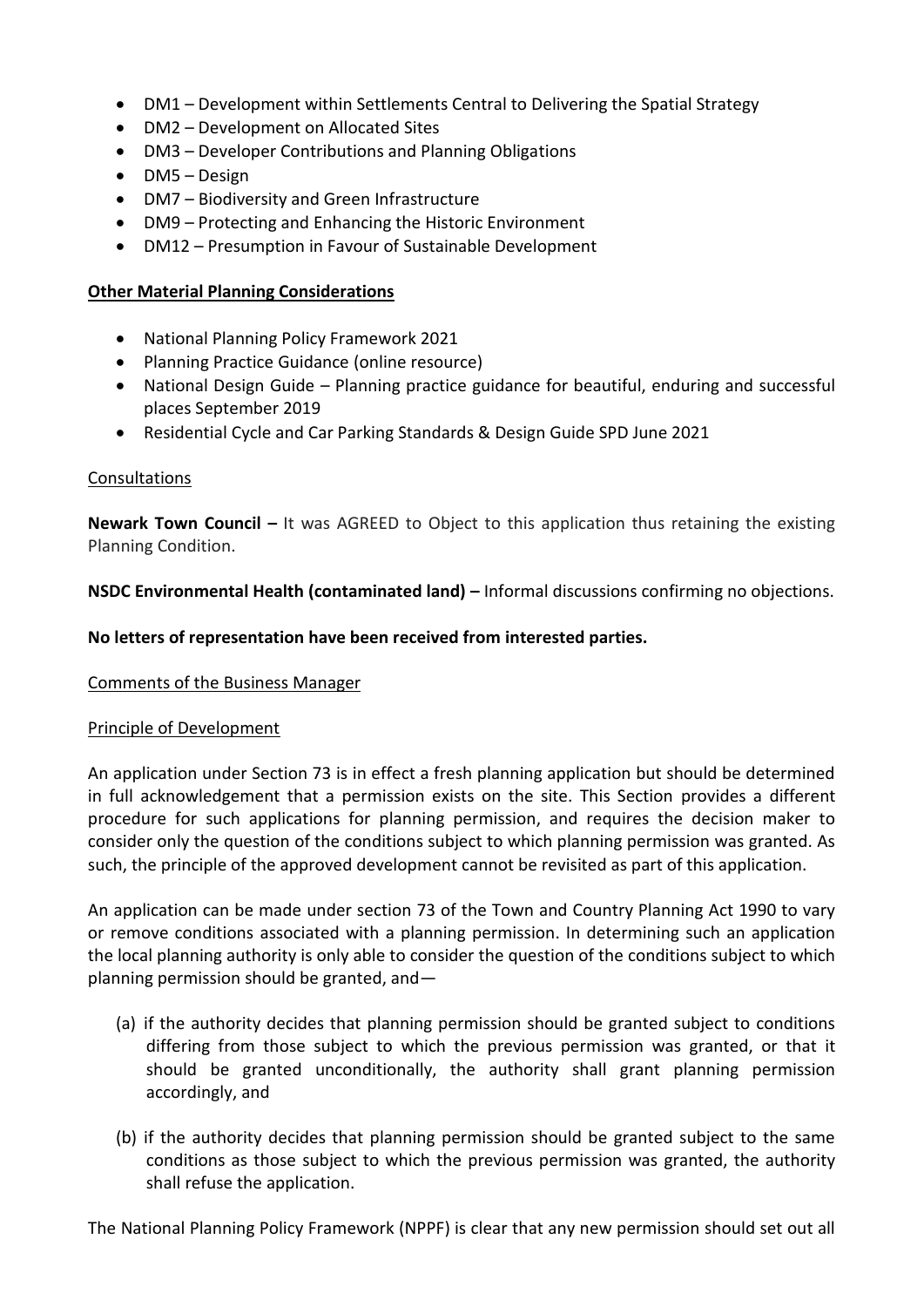conditions related to it unless they have been discharged and that it cannot be used to vary the time limit for implementation which must remain unchanged from the original permission. Whilst the application has defined which conditions are sought to be varied, the local authority has the power to vary or remove other conditions if minded to grant a new planning consent.

### Contaminated Land

The issue at hand relates solely to land contamination. Essentially investigation reports have revealed that there are parts of the site which are subject to contamination but other parts that are not. The way the extant condition 11 is worded would potentially prevent the sale of houses in parts of the site which are not contaminated and therefore the premise of the revised wording is to allow the sale of homes in areas which do not feature contamination whilst still allowing the LPA control over those parts of the site which are contaminated.

The applicant approached the LPA prior to the submission of the application and the revised wording was subject to discussion with colleagues in Environmental Health. Informal discussions during the life of the application have confirmed that there is no objection to the revised wording.

It is noted that the Town Council object to the proposal but no detail is given as to the basis of their objection. This has been queried with the Town Council and any response will be reported to Members through the schedule of late communication if received.

However, with reference to the suggested wording of the condition, the development has already commenced and therefore the wording of the amended condition needs to be amended accordingly and subject to previously approved details. Subject to this, there is no objection to the suggested change.

### Conclusion

The application relates solely to the land contamination condition. The revised wording would still achieve the intention of the original condition but would allow flexibility to those parts of the site not subject to contamination. This in turn will allow certain plots to be sold which has clear and demonstrable benefits in terms of the Districts housing delivery.

The conditions below have been revised to take account of discharge of condition and nonmaterial amendment applications since the original approval (a number of the original conditions have been complied with and are therefore no longer relevant meaning that although the application seeks to amend condition 11, this is now condition 6).

### **RECOMMENDATION**

### **That planning permission is approved subject to the conditions and reasons shown below:**

01

The development hereby permitted shall not be carried out except in complete accordance with the following approved plans and documents reference:

- Proposed Site Layout: General Arrangement 20-2286-(90)001 Rev. C4;
- External Materials 20-2286-(90)004 C5;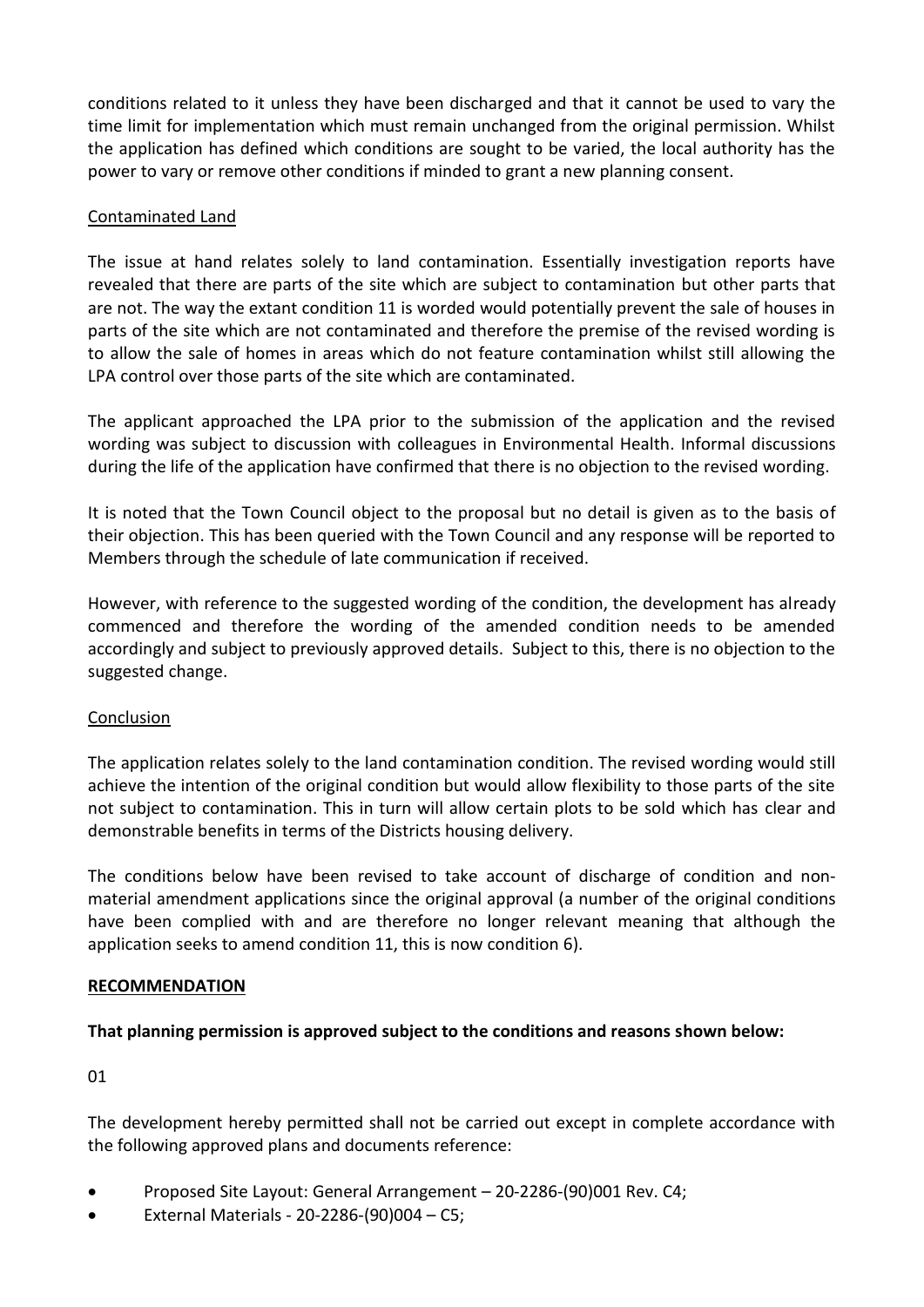- 20-2286-A(21)001 C2 GA Elevations (1)
- 20-2286-A(21)002 C4 GA Elevations (2)
- 20-2286-B(21)001-C1- GA Elevations (1)
- 20-2286-B(21)002-C3- GA Elevations (2)
- 20-2286-C(21)001 C2 GA Elevations (1)
- 20-2286-C(21)002 C2 GA Elevations (2)
- 20-2286-D(21)001 C1 Proposed Elevations (1)
- 20-2286-D(21)002 C2 Proposed Elevations (2)
- 20-2286-E(21)001 C2 GA Elevations (1)
- 20-2286-E(21)002 C2 GA Elevations (2)
- 20-2286-F(21)001-C2- GA Elevations (1)
- 20-2286-F(21)002-C2- GA Elevations (2)
- 20-2286-G1(21)101-C2 GA Elevations
- 20-2286-G2(21)201-C1 GA Elevations
- 20-2286-H(21)001-C1 GA Elevations (1)
- 20-2286-H(21)002-C1 GA Elevations (2)
- 20-2286-i1(21)101- C2 GA Elevations
- 20-2286-i2(21)201- C2 GA Elevations
- 20-2286-i3(21)301- C2 GA Elevations (1)
- 20-2286-i3(21)302- C1 GA Elevations (2)
- 20-2286-J1(21)101-C4- GA Elevations
- 20-2286-J1(21)101-C3- GA Elevations
- 20-2286-J2(21)201-C3- GA Elevations
- 20-2286-J3(21)301-C3- GA Elevations
- 20-2286-J4(21)401-C2- GA Elevations
- 20-2286-J5(21)501-C4 GA Elevations
- 20-2286-J6(21)601-C4 GA Elevations
- 20-2286-J7(21)701-C2 GA Elevations
- 20-2286-J8(21)801-C3- GA Elevations
- 20-2286-J9(21)901-C2 GA Elevations (1)
- 20-2286-J10(21)1001-C2- GA Elevations
- 20-2286-K(21)001-C3 GA Elevations (1)
- 20-2286-K(21)002-C2 GA Elevations (2)
- 20-2286-K(21)002-C3 GA Elevations (2)
- 20-2286-L(21)001 C2 GA Elevations (1)
- 20-2286-L(21)002 C1- GA Elevations (2)
- 20-2286-M(21)001-C5 GA Elevations
- 20-2286-N(21)001 –C3- GA Elevations (1)
- 20-2286-N(21)002 -C2 GA Elevations (2)
- 20-2286-O1(21)101-C3 GA Elevations
- 20-2286-O2(21)201-C3 GA Elevations
- 20-2286-O3(21)101-C2 GA Elevations
- Garages 19 / 2216 / GEN002 dated September 2019;
- Car Ports 19 / 2216 / GEN003 dated September 2019;
- P200817 Bowbridge Road CMMP Rev. A;
- SUDS Maintenance Manual Data Sheet by bsp 19-0197/SUDS/SOAK;
- SUDS Maintenance Manual Data Sheet by bsp 19-0197/SUDS/PPD;
- Drainage and Levels BRNK-BSP-ZZ-XX-DR-C-0001 P04;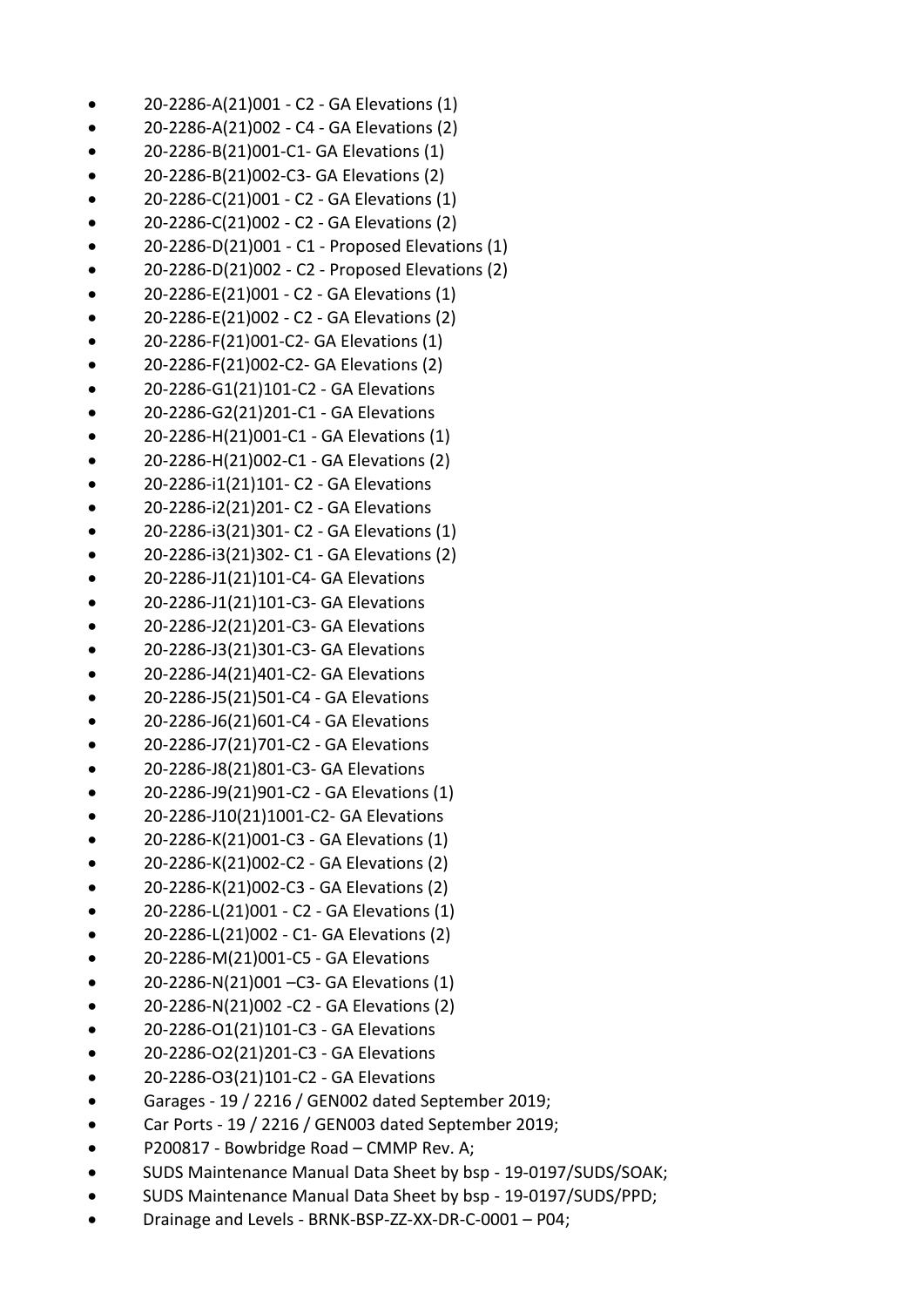- Bowbridge Soakaway Calculations 201029;
- Private Crate Soakaway 01-15 (individual pdf files);
- Private Pervious Paving 01-17 (individual pdf files);
- Roadway Lighting Report dated 2nd October 2020;
- Proposed Highway Lighting & Electrical Works H08630/3627 dated October 2020;
- Proposed Site Layout: Adoption Plan 19/ 2216 /SITE006 Rev. B;
- 2051-001 Tree Protection Plan Phase 1 Sheet 01;
- 2051-002 Tree Protection Plan Phase 1 Sheet 02;
- 2051-003 Tree Protection Plan Phase 1 Sheet 03;
- 2051-004 Tree Protection Plan Phase 1 Sheet 04;
- 2051-005 Tree Protection Plan Phase 2 Sheet 01;
- 2051-006 Tree Protection Plan Phase 2 Sheet 02;
- 2051-007 Tree Protection Plan Phase 2 Sheet 03;
- 2051-008 Tree Protection Plan Phase 1 Sheet 04;
- Drainage Details BBRN-BSP-ZZ-XX-DR-C-0136-P02;
- Drainage Details BBRN-BSP-ZZ-XX-DR-C-0141-P02;
- Highway Drainage Areas BBRN-BSP-ZZ-XX-DR-C-0145-P02;
- Highway Ring Soakaway 01 19-0197 1 P02;
- Highway Ring Soakaway 02 19-0197 1 P02;
- Highway Ring Soakaway 03 19-0197 1 P02;
- Highway Ring Soakaway 04 19-0197 1 P02;
- Highway Ring Soakaway 05 19-0197 1 P02;
- Highway Ring Soakaway 06&07– 19-0197 1 P02;
- Highway Crate Soakaway 19-0197 1 P02;
- Highway Crate Soakaway 02 19-0197 1 P02;

Reason: So as to define this permission.

# 02

The approved landscaping scheme shown on plan references:

- Soft Landscape Specification : North MR20-090/101 Rev. A;
- Soft Landscape Specification : South MR20-090/101 Rev. A;

shall be carried out within 6 months of the first occupation of any building or completion of the development, whichever is soonest, unless otherwise agreed in writing with the Local Planning Authority. If within a period of 7 years from the date of planting any tree, shrub, hedgerow or replacement is removed, uprooted, destroyed or dies then another of the same species and size of the original shall be planted at the same place. Variations may only be planted on written consent of the District Planning Authority.

Reasons: To preserve and protect existing trees and new trees which have and may have amenity value that contribute to the character and appearance of the area.

03

To avoid negative impacts to nesting birds, any clearance works of vegetation on site should be conducted between October to February inclusive, outside the bird breeding season. If works are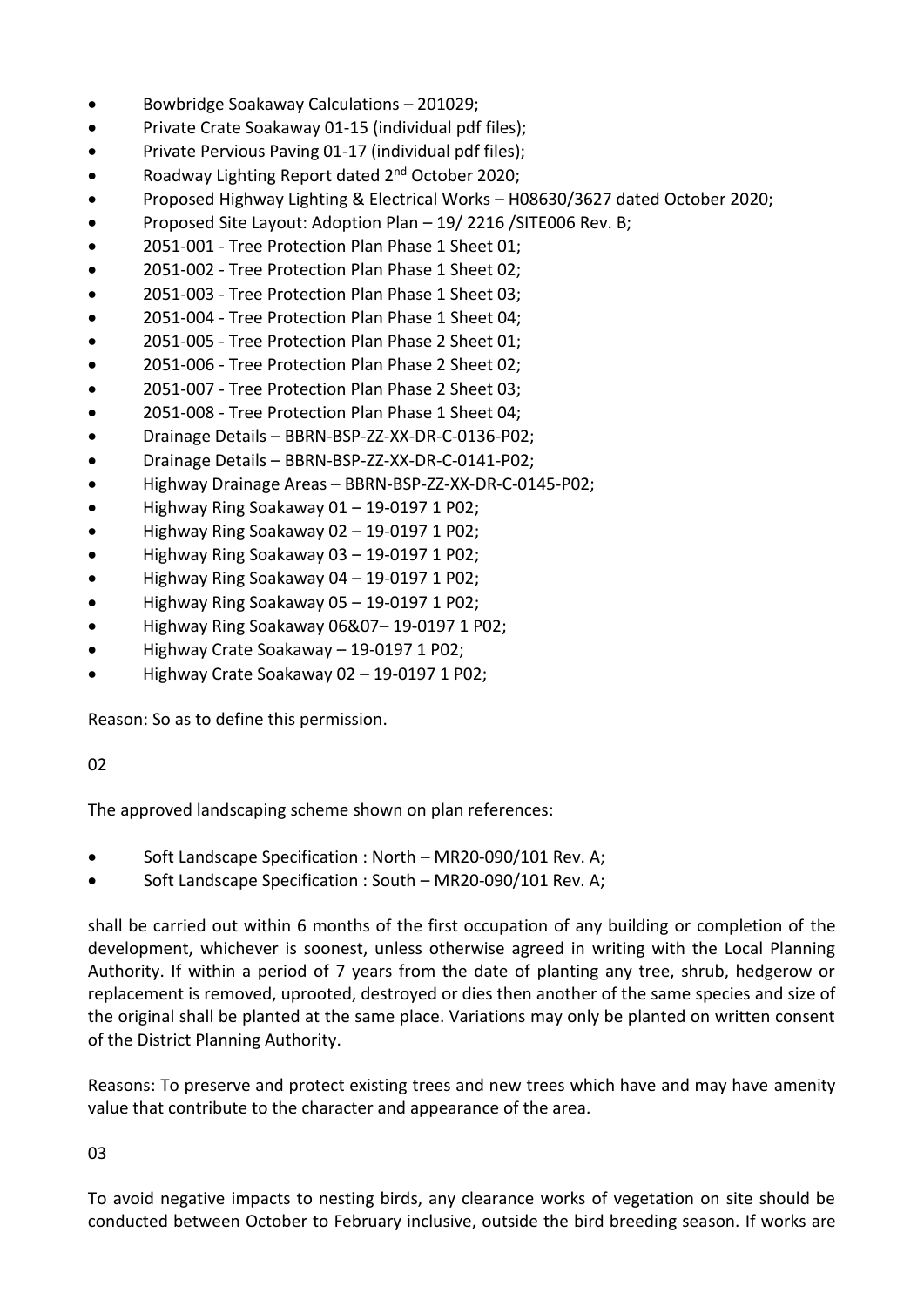conducted within the breeding season, between March to September inclusive, a nesting bird survey must be carried out by a qualified ecologist prior to clearance. Any located nests must then be identified and left undisturbed until the young have left the nest.

Reason: In order to protect biodiversity on the site in accordance with the aims of Core Policy 12 of the Newark and Sherwood Core Strategy (2019).

04

No unit hereby approved shall be occupied until bin storage facilities have been provided for that unit in accordance with plan reference Fencing & Bin Stores - 20-2286-(90)005-C5. The bin storage facilities shall be provided prior to occupation of any unit in accordance with the approved details and retained for the lifetime of the development.

Reason: To ensure that adequate bin storage is provided for occupiers in the interests of residential and visual amenity.

05

The boundary treatments for each plot as shown on plan reference Fencing & Bin Stores - 20- 2286(90)005-C5 shall be implemented in full prior to the occupation of each relevant plot. The approved boundary treatments shall be retained thereafter for the lifetime of the development.

Reason: In the interests of residential amenity.

06

The development hereby permitted shall be undertaken in accordance with the details as submitted and approved within the discharge of conditions letter from the Local Planning Authority dated 13<sup>th</sup> October 2020 and subject to the requirements set out below.

The scheme shall take account of Environmental Health's requirement for the top metre being free from contamination and shall propose appropriate methodology for validation of all remedial measures relating to contaminated areas on site as identified on plan reference 'Proposed Site Layout: Phasing Plan – 20-2286- (90)002 Rev. C5' .

Following acceptance of the proposed remediation scheme by the local planning authority, the developer shall implement the scheme and carry out validation in the remediated areas as identified on plan reference 'Proposed Site Layout: Phasing Plan – 20-2286-(90)002 Rev. C5' as agreed. Validation reports shall be submitted to the LPA for each area identified as contaminated on plan reference 'Proposed Site Layout: Phasing Plan – 20-2286-(90)002 Rev. C5' prior to the occupation of any dwelling hereby approved that is located within an affected area.

If contamination is found elsewhere on site during the works these areas will also be subject to remediation and validation in accordance with the approved details prior to occupation of any dwelling herby approved that is located within the affected area.

Reason: To ensure that the risk to residential occupiers is fully understood and where appropriate mitigated against.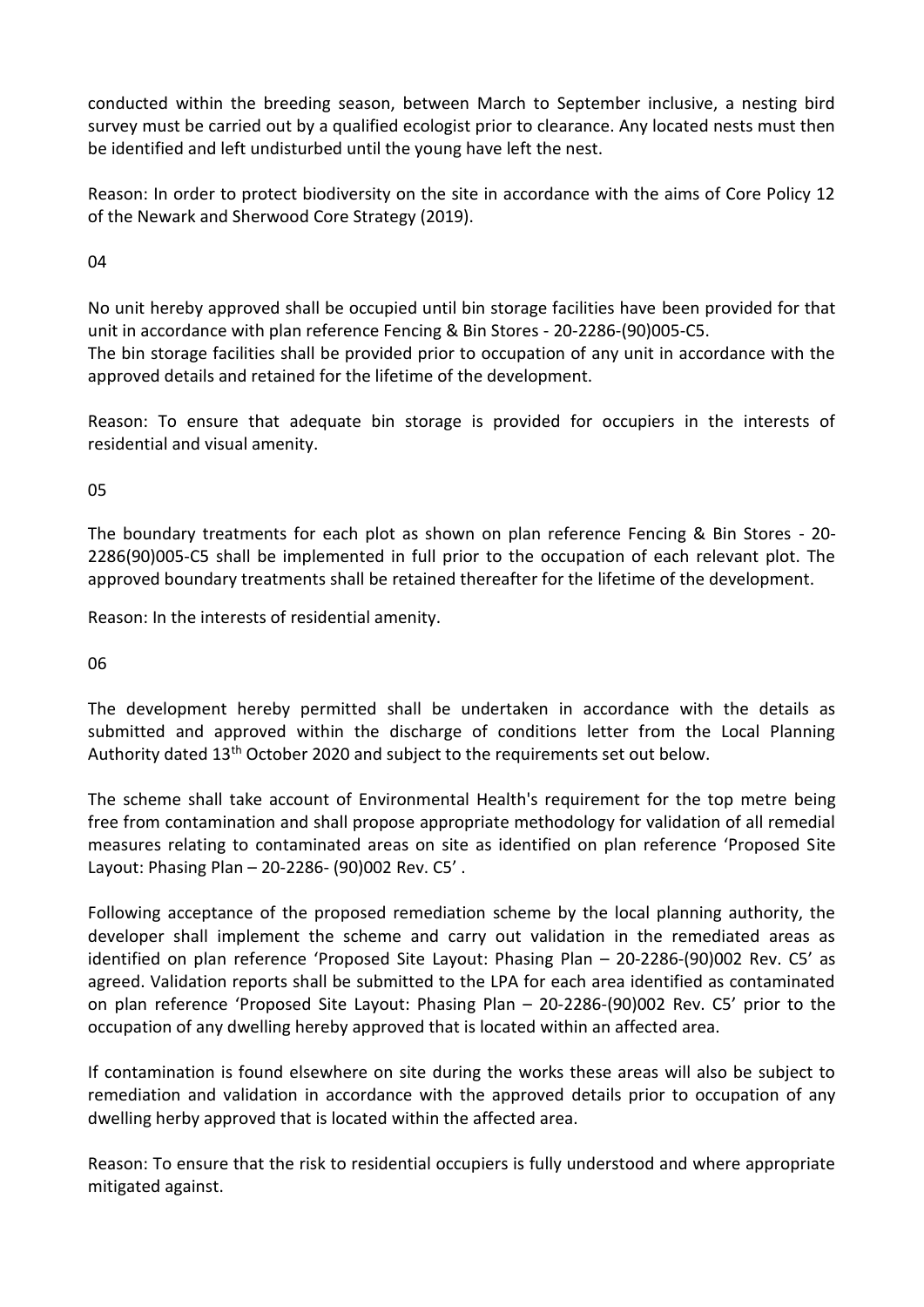# The first floor window opening on the northern side elevation of Plot 25 shall be obscured glazed to level 3 or higher on the Pilkington scale of privacy or equivalent and shall be non-opening up to a minimum height of 1.7m above the internal floor level of the room in which it is installed. This specification shall be complied with before the development is occupied and thereafter be retained for the lifetime of the development.

Reason: To safeguard against overlooking and loss of privacy in the interests of amenity of occupiers of neighbouring properties.

08

Units 77-87 inclusive as indicated by plan reference Proposed Site Layout: General Arrangement – 20-2286-(90)001 Rev. C4 shall be occupied by at least one person over 60 years of age or their widow, widower (or recognised co-habitee, main carer or dependant).

Reason: To define the planning permission and in line with the applicants submissions.

09

The development hereby approved shall be carried out in accordance with the mitigation measures outlined by the requirements of the submitted Extended Phase 1 Habitat Survey undertaken by C Barker - P1841 / 0619 - 01 dated 18th June 2019, specifically:

 Controlled and directional vegetation clearance to enable reptiles to move away from the site.

Reason: In order to protect biodiversity in the District in accordance with the aims of Core Policy 12 of the Newark and Sherwood Core Strategy (2019).

010

The following activities must not be carried out under any circumstances.

a. No fires to be lit on site within 10 metres of the nearest point of the canopy of any retained tree/hedgerow on the proposal site.

b. No equipment, signage, fencing etc. shall be attached to or be supported by any retained tree on the application site,

c. No temporary access within designated root protection areas,

d. No mixing of cement, dispensing of fuels or chemicals within 10 metres of any retained tree/hedgerow on the application site.

e. No soak-aways to be routed within the root protection areas of any retained tree/hedgerow on the application site.

f. No stripping of top soils, excavations or changing of levels to occur within the root protection areas of any retained tree/hedgerow on the application site.

g. No topsoil, building materials or other to be stored within the root protection areas of any retained tree/hedgerow on the application site.

h. No alterations or variations of the approved works or protection schemes shall be carried out without the prior written approval of the Local Planning Authority

07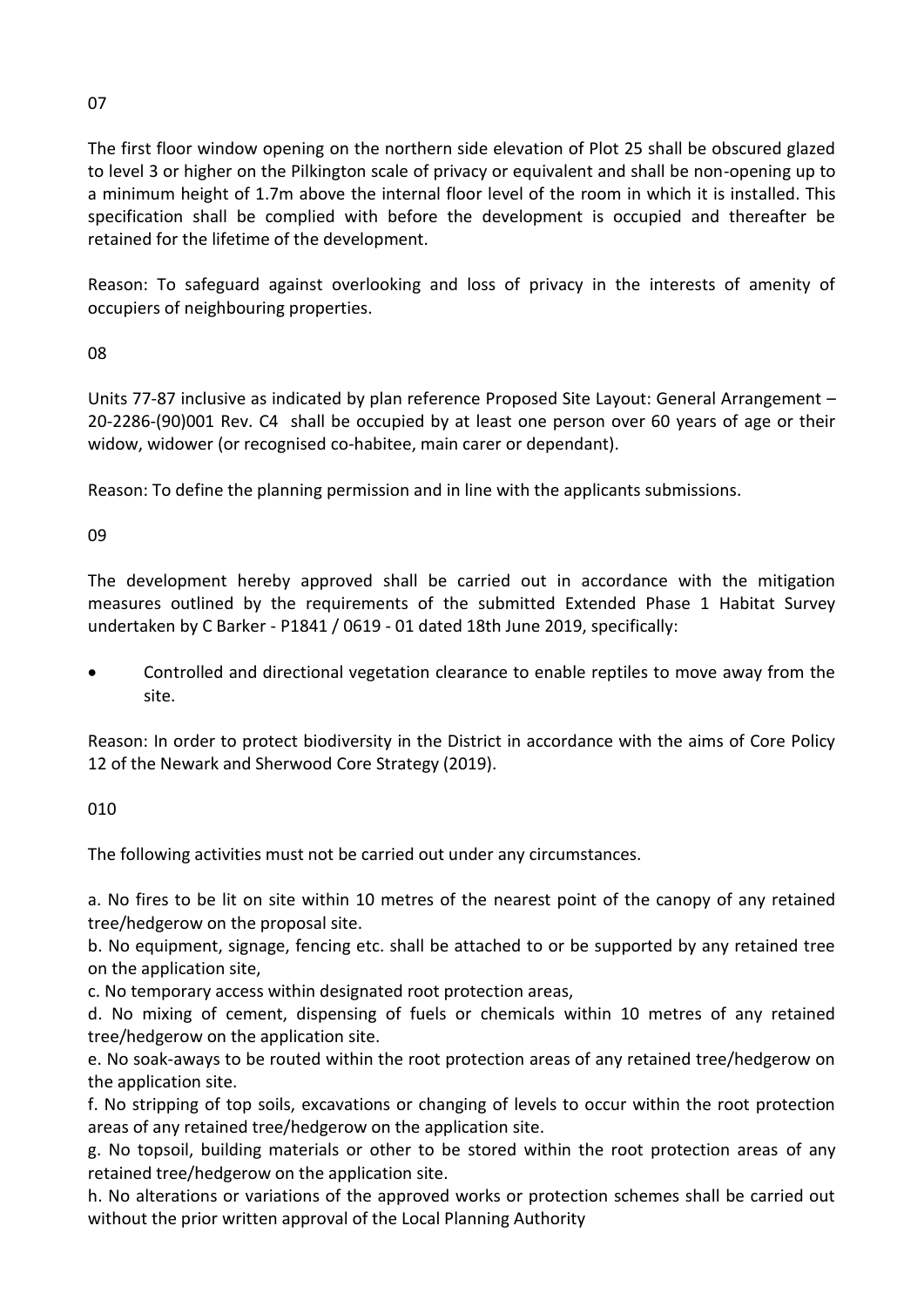Reason: To preserve and protect existing trees and new trees which have and may have amenity value that contribute to the character and appearance of the area.

# 011

No dwelling forming part of the development hereby permitted shall be occupied until its associated drive/parking area is surfaced in a hard bound material (not loose gravel) for a minimum of 5 metres behind the highway boundary. The surfaced drive/parking area shall then be maintained in such hard bound material for the life of the development.

Reason: To reduce the possibility of deleterious material being deposited on the public highway (loose stones etc.).

# 012

Any garage doors shall be set back from the highway boundary a minimum distance of 5 metres for sliding or roller shutter doors, 5.5 metres for up and over doors or 6 metres for doors opening outwards.

Reason: To enable a vehicle to stand clear of the highway whilst the garage doors are opened/closed and to protect the free and safe passage of traffic, including pedestrians, in the public highway.

### 013

No dwelling forming part of the development hereby permitted shall be occupied until its associated access/driveway/parking area is constructed with provision to prevent the unregulated discharge of surface water from the access/driveway/parking area to the public highway. The provision to prevent the unregulated discharge of surface water to the public highway shall then be retained for the life of the development.

Reason: To ensure surface water from the site is not deposited on the public highway causing dangers to road users.

# 014

The development shall be carried out in accordance with "Section 8.0 Implementation and Monitoring" of the Travel Plan undertaken by ADC Infrastructure - ADC1938-RP-B dated 12th September 2019 specifically the role of the Travel Plan coordinator and the monitoring requirements with the exception of the references to approval from Nottinghamshire County Council. Approval shall be sought from the Local Planning Authority.

Reason: To promote sustainable measures of travel.

# Notes to Applicant

01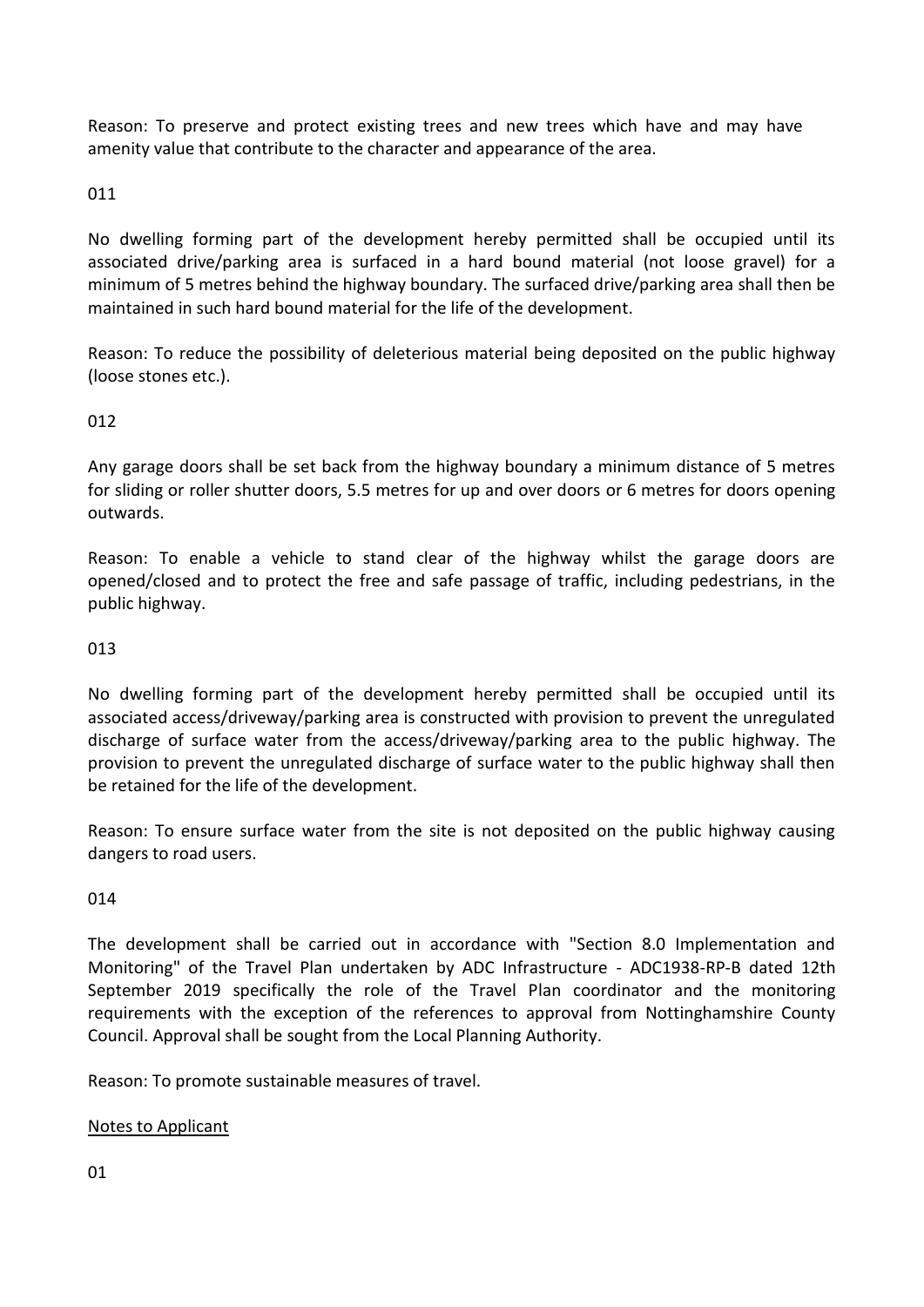The application as submitted is acceptable. In granting permission without unnecessary delay the District Planning Authority is implicitly working positively and proactively with the applicant. This is fully in accordance with Town and Country Planning (Development Management Procedure) (England) Order 2015 (as amended).

02

The applicant is advised that all planning permissions granted on or after the 1st December 2011 may be subject to the Community Infrastructure Levy (CIL). Full details of CIL are available on the Council's website at www.newark-sherwooddc.gov.uk

The proposed development has been assessed and it is the Council's view that CIL IS PAYABLE on the development hereby approved as is detailed below. Full details about the CIL Charge including, amount and process for payment will be set out in the Regulation 65 Liability Notice which will be sent to you as soon as possible after this decision notice has been issued. If the development hereby approved is for a self-build dwelling, residential extension or residential annex you may be able to apply for relief from CIL. Further details about CIL are available on the Council's website: www.newark-sherwooddc.gov.uk/cil/ or from the Planning Portal: www.planningportal.gov.uk/planning/applications/howtoapply/whattosubmit/cil

03

The applicant should note that notwithstanding any planning permission that if any highway forming part of the development is to be adopted by the Highways Authority, the new roads and any highway drainage will be required to comply with the Nottinghamshire County Council's current highway design guidance and specification for roadworks.

# BACKGROUND PAPERS

Application case file.

For further information, please contact Laura Gardner on extension 5907.

All submission documents relating to this planning application can be found on the following websit[e www.newark-sherwooddc.gov.uk.](http://www.newark-sherwooddc.gov.uk/)

**Lisa Hughes Business Manager – Planning Development**